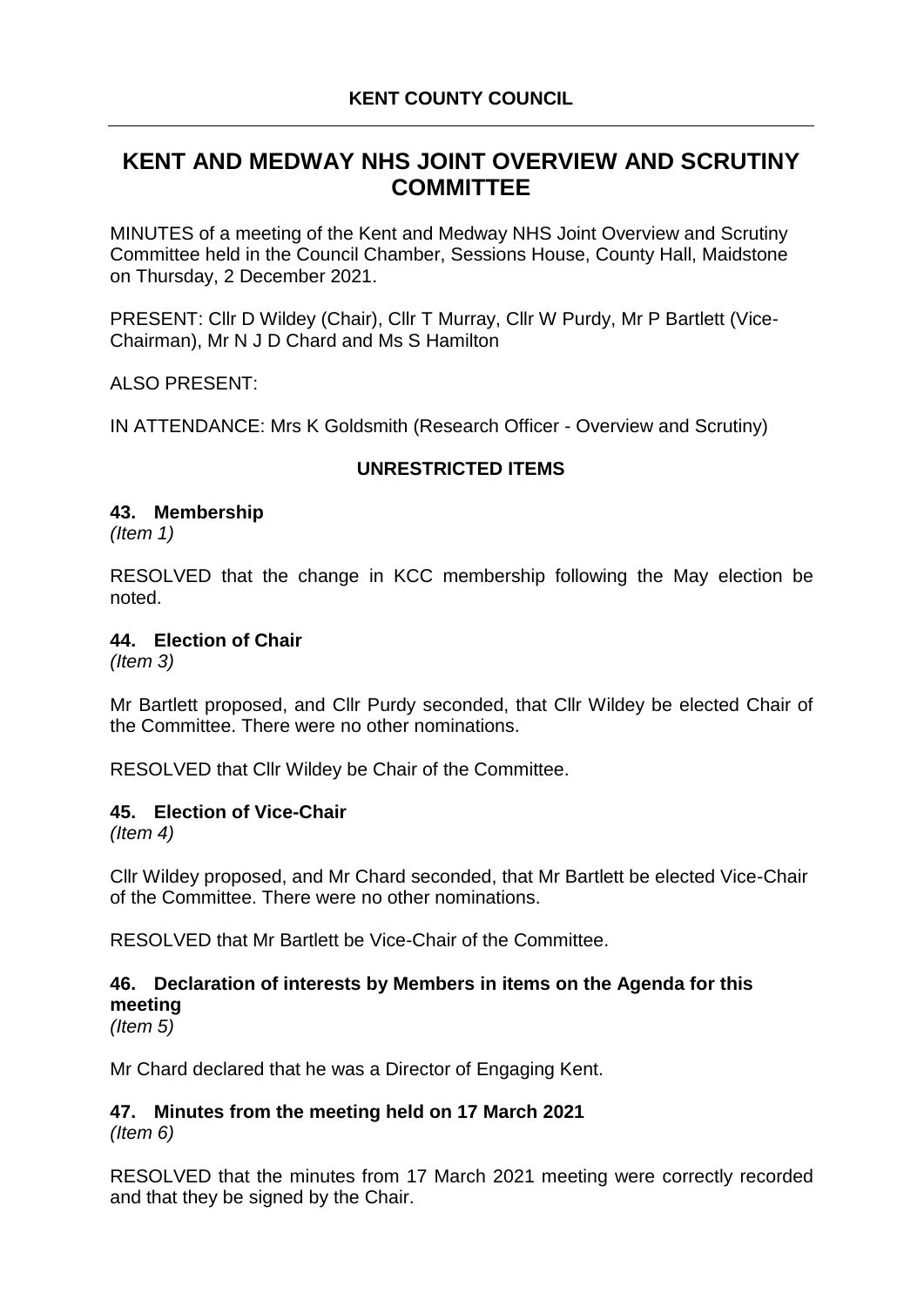# **48. East Kent Transformation Programme**

*(Item 7)*

*In attendance for this item: Rachel Jones, Executive Director of Strategy and Population Health, K&M CCG, Simon Brookes-Sykes, Associate Director, East Kent Programme, K&M CCG, Jonathan Purday, Lead South-East Vascular Network, Nicky Bentley, Director of Strategy & Business Development, EKHUFT* 

- 1. The Chair drew the Committee's attention to a draft letter to the Secretary of State for Health and Social Care, attached to the agenda as Appendix A. The Committee agreed that the letter should be signed by Mr Bartlett (Chair of the Committee when the letter was drafted) and sent after the meeting.
- 2. Rachel Jones introduced the paper and ran through the key points from the agenda paper. She explained that whilst the Pre-Consultation Business Case (PCBC) had been through the Kent & Medway CCG and NHS England assurance process, the options could not continue to public consultation until capital funding was secured. In July 2021, the Department of Health & Social Care had invited expressions of interest from NHS Trusts wishing to be considered for inclusion in the next wave of the Health Infrastructure Plan (HIP). East Kent Hospitals University NHS Foundation Trust (EKHUFT) submitted a bid in September 2021, but results were not expected until April/ May 2022.
- 3. Members of the Committee asked whether the proposals would help to address health inequalities in the area, and whether they were compatible with the "levelling up" agenda. Ms Jones acknowledged that there were significant inequalities, not just health based, across Kent and Medway. Investment was undertaken with the intention of reducing inequalities, though this was often in relation to a specific disease area (such as stroke). She explained that as part of her role she was the lead for Population Health in the county. She said that partners across sectors needed to work together to tackle inequalities. For example, there was a mismatch between children leaving school and struggling to find work, whilst hospitals were calling out for staff. The Population Health Development Programme had been created to address those problems. The East Kent Transformation Programme was one part of that journey.
- 4. Ms Jones made clear that both options under the proposal would have to be viable for implementation. Financial diligence was needed for both, and the expected costs were being looked at again in light of the impact of covid-19 on infrastructure projects. Both options required a similar level of investment (around £460 million).
- 5. Ms Jones believed the decisions around which 8 bids should be included in the latest HIP wave would be made within the highest levels of the NHS. It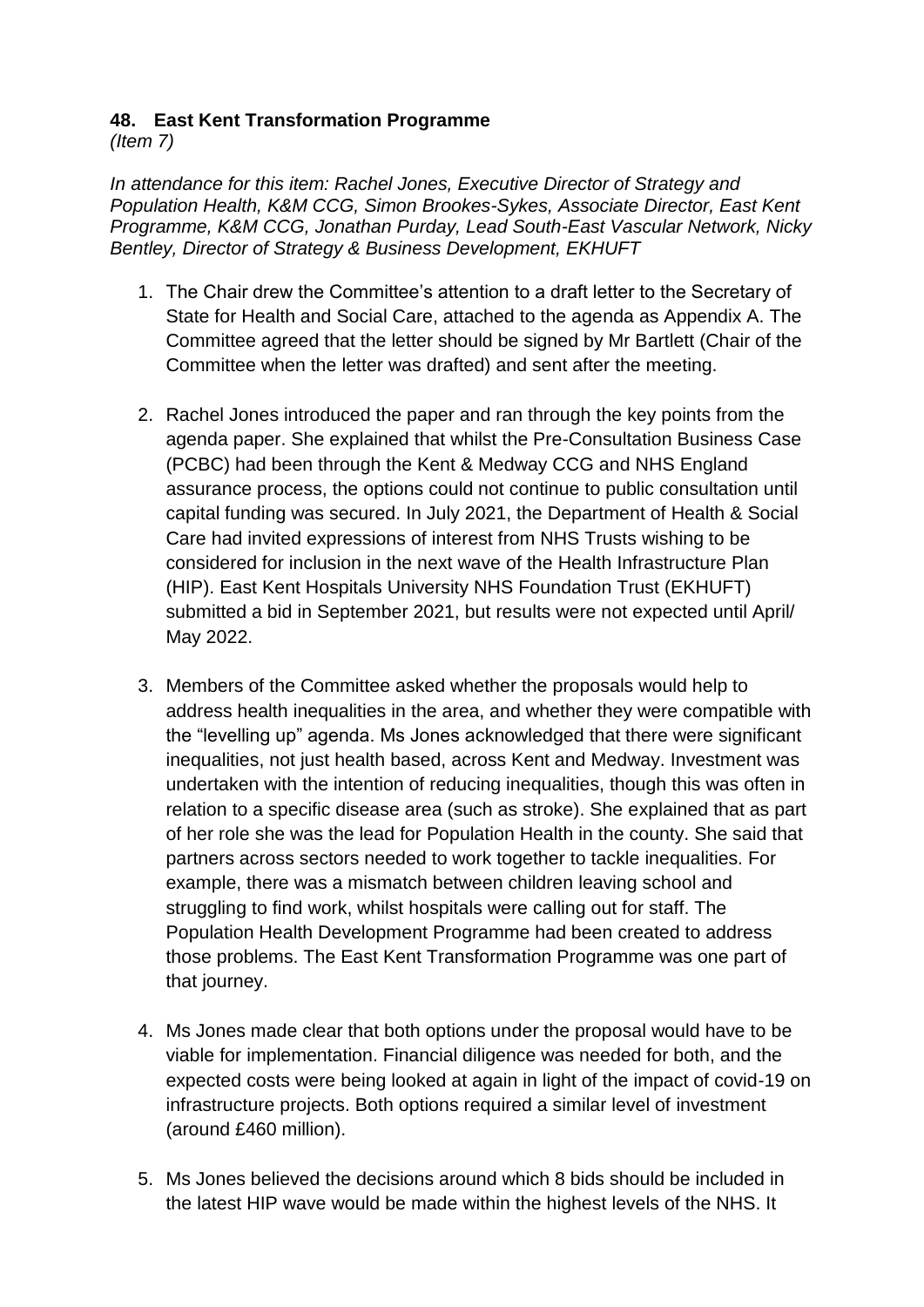was vital that the county of Kent was visible to decision makers, and all parties united on their desire to improve services in East Kent under one of the two options. If East Kent was not successful with its HIP bid, there was no plan B.

- 6. Members were keen to support the bid and felt the letter to the Secretary of State was one way of achieving that. They supported the proposal as it would benefit the residents and families of those in Kent and Medway.
- 7. A member expressed disappointment that the poor state of William Harvey Hospital's buildings was not made clear during the Stroke Review and questioned whether the success of the HASU at William Harvey would be dependent on the capital funding from the HIP. Ms Jones explained that was not the case, as the HASU investment came with £32m and would deliver a new stroke unit, separate to the current estate. For Vascular services, East Kent had invested their own capital money to manage the additional capacity. Estates were a national problem for health services.
- 8. Members asked about the recruitment and retention of health staff, which would be vital to the success of either option. Ms Jones accepted that staffing was a national cause for concern, and whilst the options under the proposal would not solve the issue, they would be a step in the right direction as working in East Kent would become more attractive (through providing modern facilities in which to work and consolidating specialisms would allow for improved rotas and working conditions).
- 9. Members accepted the argument that centralising specialist staff resulted in improved outcomes for patients. There was concern though that there was a national shortage of some specialists, which was not a new phenomenon. There was also concern that these specialists were being directed away from Medway who would also like to see improved recruitment and job offerings in the local area.
- 10.Members thanked the guests for their attendance and report, and Members were in agreement that the HIP bid provided an opportunity for the whole county.
- 11.RESOLVED that
	- i. The report be noted.
	- ii. The letter of support (Appendix A) be sent to the Secretary of State at the conclusion of the meeting.

#### **49. Date of next meeting: to be confirmed** *(Item 8)*